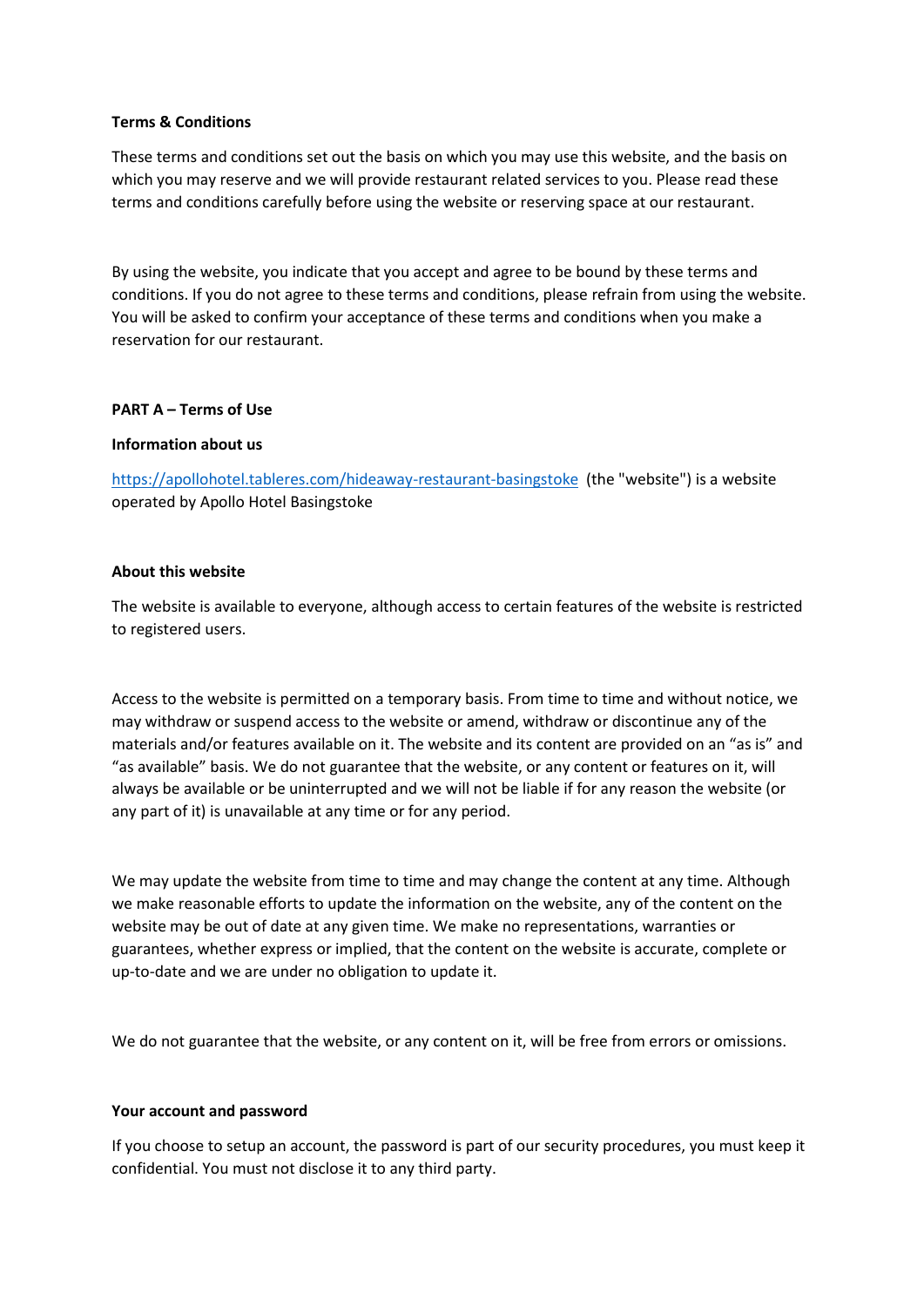We have the right to disable any password, at any time, if in our reasonable opinion you have failed to comply with any of the provisions of these terms of use.

If you know or suspect that anyone other than you knows your user identification code or password, you must promptly notify us.

### **Links from the website**

Where the website contains links to other sites and resources provided, these links are provided for your information only. Such links should not be interpreted as endorsement by us of those linked websites. We have no control over the contents of those sites and accept no responsibility for them or for any loss or damage that may arise from your use of them.

You should check the terms of use applicable to any website that you link to from this website.

### **Viruses and other malware**

We do not guarantee that the website will be secure or free from bugs or viruses.

You must not (and must not attempt to) gain or allow unauthorised access to, interfere with the normal operation of, circumvent any security, home page, or other feature of or insert any link to or breach the security measures on any part of the website, including any system or equipment on which the website operates, or any database connected to the website by 'hacking', password mining or otherwise. You must not misuse the website by knowingly introducing viruses, trojans, worms, logic bombs or other material which is or may be malicious or technologically harmful. We will report any such breach to the relevant law enforcement authorities and we will co-operate with those authorities by disclosing your identity to them. In the event of such a breach, your right to use our site will cease immediately.

We will not be liable for any loss or damage caused by a distributed denial-of-service attack, viruses or other technologically harmful material that may infect your computer equipment, computer programs, data or other proprietary material due to your use of the website or on any website linked to it.

#### **Intellectual property rights**

Apollo Hotel Basingstoke is the owner or licensee of all intellectual property rights in the website. All text, information, graphics, interfaces, photographs, video and other material available on the website are protected by copyright, trade mark and other proprietary and intellectual property laws.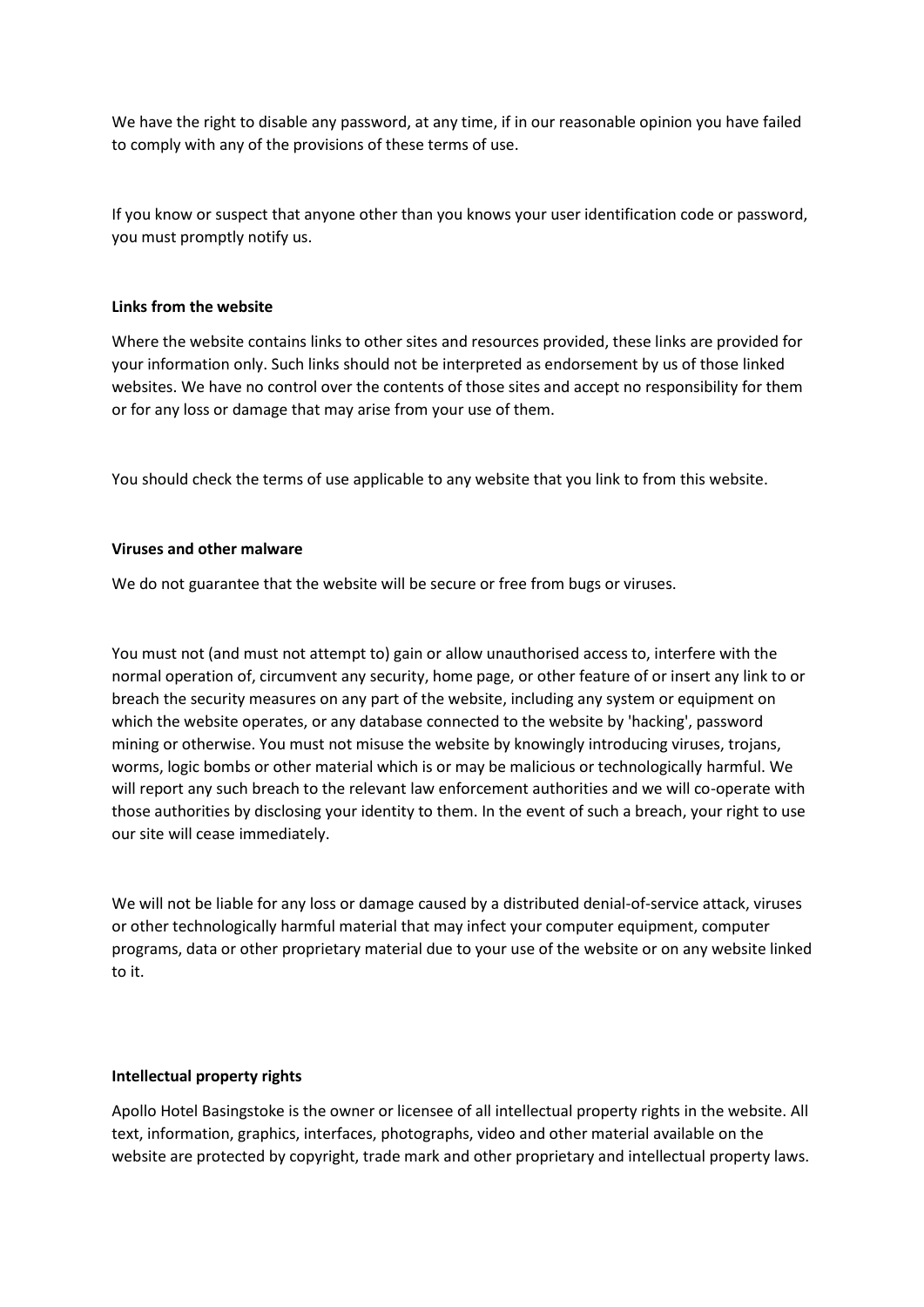All such rights are reserved. You acknowledge that all applicable intellectual property laws and/or rights will be observed and upheld by you.

Nothing in these terms of use grants or is intended to grant any right, title or interest in the website or any intellectual property rights contained therein. You may not use any of our intellectual property rights without our express written consent.

## **Your information**

We process information about you in accordance with our privacy policy and cookie policy. By using the website, you consent to such processing and you warrant that all data provided by you is accurate.

### **Contact us**

If you require further information or have any questions or complaints regarding any reservation, then please email: [sales@apollohotels.com](mailto:sales@apollohotels.com) , telephone us on 01256 796798 or write to us at: Sales Office, Apollo Hotel, Aldermaston Roundabout, Basingstoke RG24 9NU.

#### **Our liability**

All content on the website is provided without any guarantees, conditions or warranties (express or implied). Specifically, we do not make any warranty that the website or any materials available on it will be:

Complete, accurate or error-free;

Available or uninterrupted;

Suitable for any particular purpose or capable of performing any function or providing any particular result; or

Free of viruses, contamination or destructive features.

To the maximum extent permitted by law, we expressly exclude:

All conditions, warranties and other terms (express or implied) which might otherwise be implied by statute, common law or the law of equity; and

Liability for any direct, indirect and/or consequential loss or damage, whether in contract, tort (including negligence), breach of statutory duty, or otherwise, even if foreseeable, incurred by any person in connection with the website or in connection with the use, inability to use, or results of the use of the website, any websites linked to it and any materials posted on it, including, without limitation, liability for:

loss of income, sales or revenue;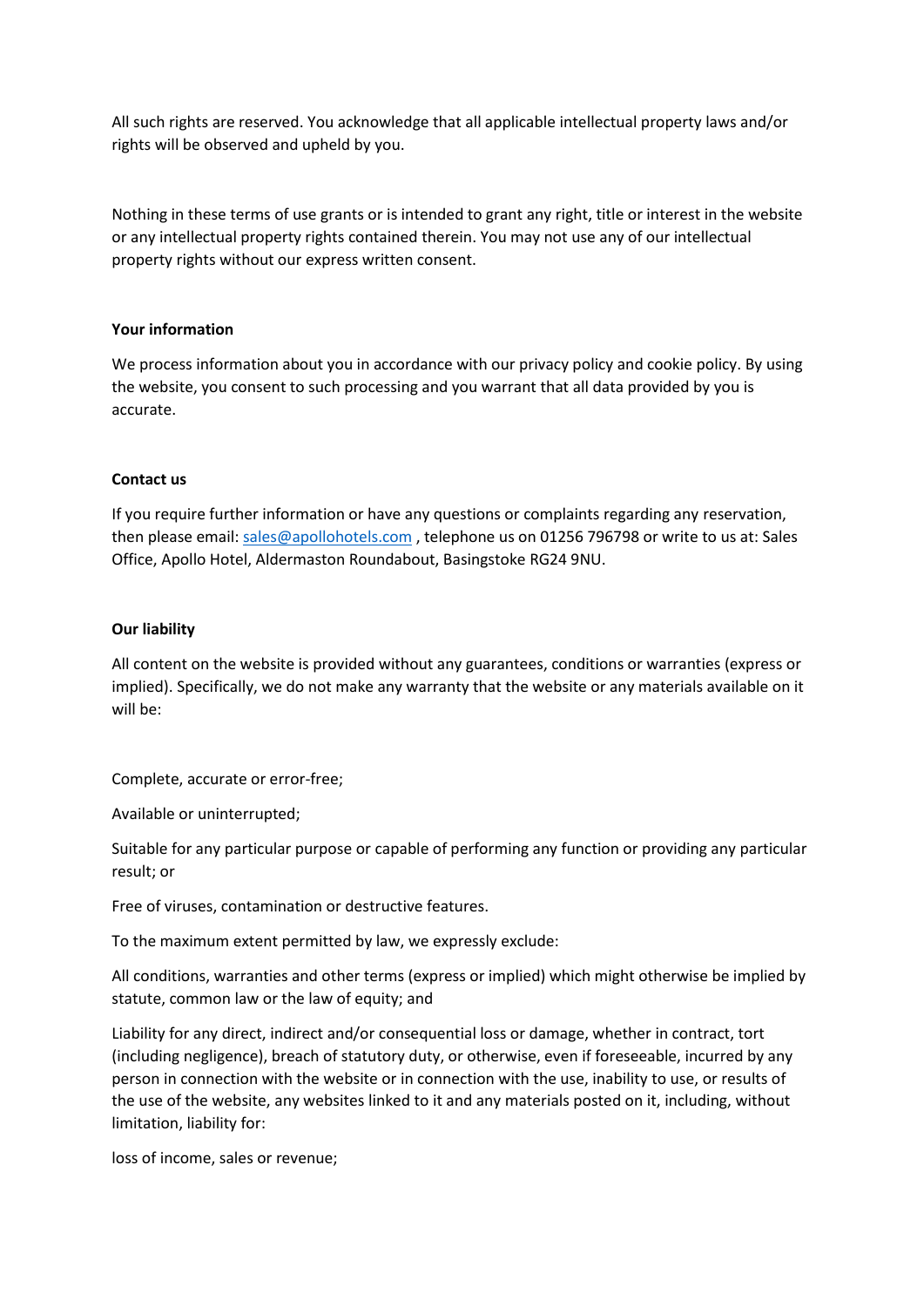loss of business; business interruption; loss of profits or contracts; loss of anticipated savings; loss of data; loss of reputation and/or goodwill; and wasted management or office time.

These terms of use do not affect our liability for death or personal injury arising from our negligence, for fraud or fraudulent misrepresentation or for any other liability which cannot be excluded or limited under applicable law.

If, notwithstanding the other provisions of these terms of use, we are found to be liable to you for any damage or loss (including through negligence) which arises in any way out of, or is in any way connected with, your use of the website, any content or service, our liability (save as prohibited by applicable law) shall in no event exceed the greater of £50 (fifty pounds).

## **Changes to these terms of use**

We may revise these terms of use at any time by amending this page. We may also post notice of any changes on the website home page. You should check this page from time to time to take notice of any changes we make, as they are binding on you. Some of the provisions contained in these terms of use may also be superseded by provisions or notices published elsewhere on the website.

The terms of use that apply to your use of the website will be those terms of use in force at the date of your website use.

High value or multiple repeat reservations bookings may be subject to additional contractual and or financial requirements.

#### **General**

If any part of these terms of use is deemed invalid, illegal or for any reason unenforceable then that part will be deemed deleted and will not affect the validity and enforceability of the remaining parts.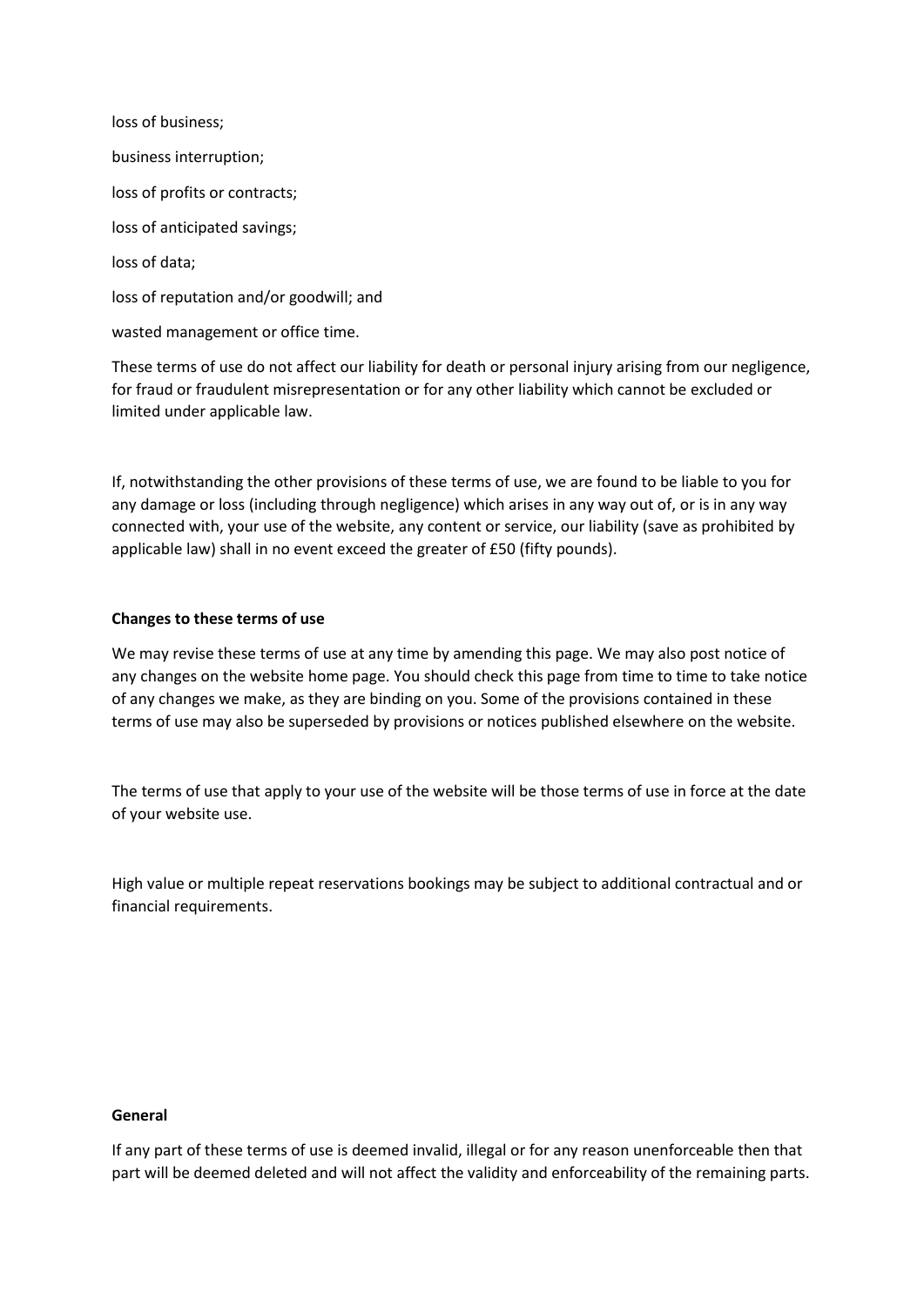Any failure by us to enforce our rights or remedies under these terms of use or otherwise shall not be construed as a waiver by us of those or any other rights or remedies.

All rights not expressly granted in these terms of use are reserved.

These terms of use, their subject matter and formation (and any non-contractual disputes or claims) are governed by and construed in accordance with English law. We both agree that the courts of England and Wales will have exclusive jurisdiction over any claim arising from, or related to, your use of the website.

# **Reservation Procedure**

In order to place a reservation, please select from the relevant options on the Website or offered by our hotel staff, and provide any further information where requested. All information must be provided in the English language. When booking via the Website you will be given an opportunity to identify and correct any input errors before placing an order.

When making a reservation, you must check that the details of your reservation are complete and accurate, before you confirm. We will not be liable for any delay or non-performance if you provide us with incorrect or incomplete information.

We reserve the right at our sole discretion to refuse to accept a Reservation. In such circumstances we will advise you by email as soon as reasonably possible.

## **Pricing**

The price of all Restaurant Menus will be as quoted on this Website or as otherwise communicated to you at the time of booking, except in cases of obvious error. Whilst we try to ensure that pricing and other information we provide is correct at all times, errors may occasionally occur. If we discover an error in the price or nature of the services you have ordered, we will inform you as soon as possible, and give you the option of reconfirming your Booking at the correct price/specification or cancelling it

All prices are exclusive of VAT (unless stated otherwise). If the rate of VAT changes between the date of confirming your Booking and the date of your meeting, we will adjust the rate of VAT that you pay, unless you have already paid for the Booking in full before the change in the rate of VAT takes effect.

We reserve the right to review its prices from time to time.

## **Payment**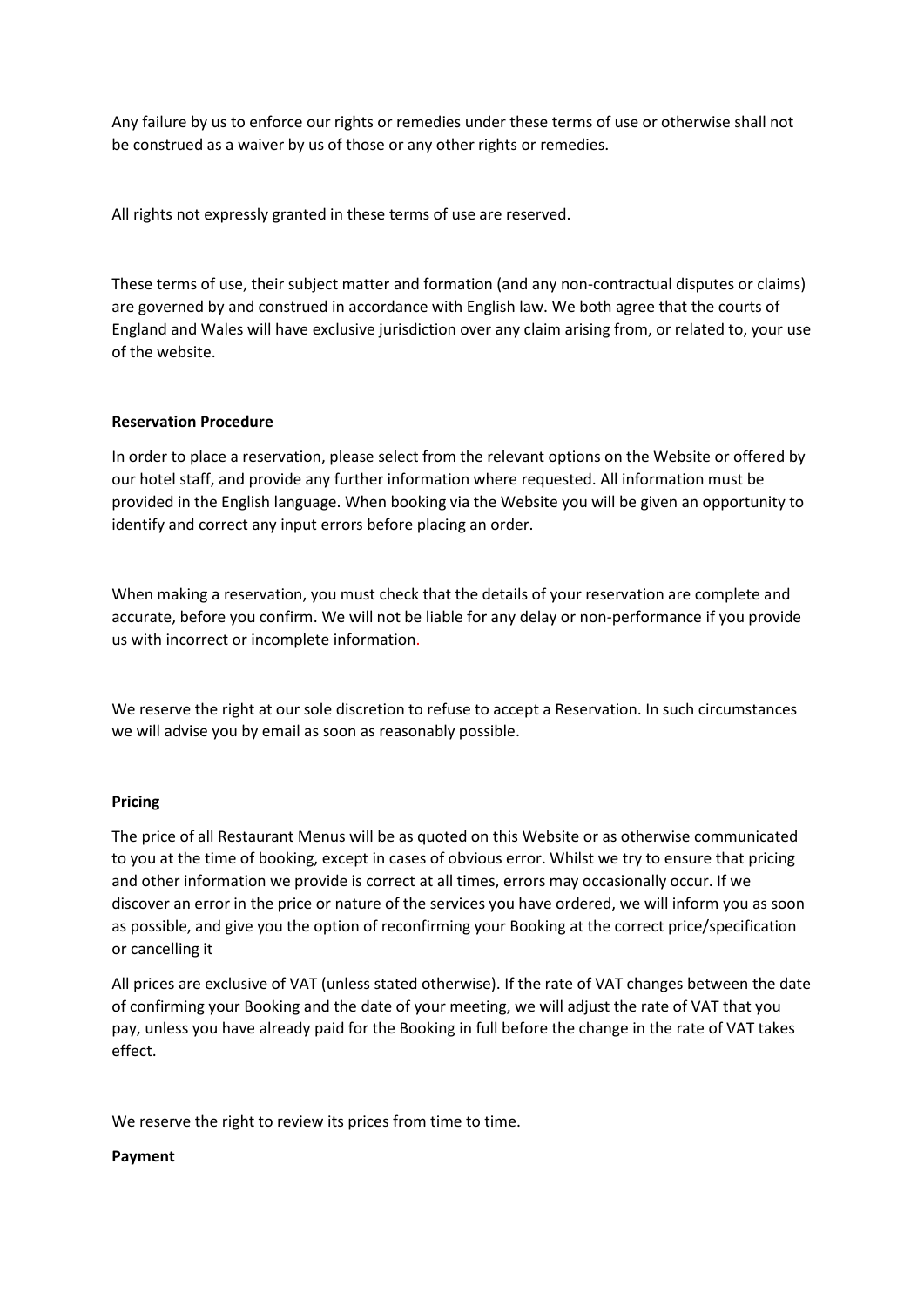Apollo Hotel Basingstoke accepts payment by credit/debit card (VISA, MasterCard, American Express). The expiry date of your debit/credit card must be later than the end of your Booking.

Payments will be taken at the restaurant on the reservation date. We reserve the right to cancel any Booking in the event that the payment is not made by the applicable Booking Payment Date.

Payments made by credit/debit card will be made to us.

### **Cancellation & Amendments**

Please note that we commence providing services to you when we confirm your Booking, so amendments or cancellations to your Booking are not permitted other than as set out below.

You can cancel a reservation at any time and we will not charge you for the reservation.

You can make a reduction to the reservation and will not be charged.

We may cancel a reservation at any time with immediate effect by giving you notice if:

The restaurant is unavailable for any reason; or

we are subject to an event outside of our control that requires cancellation.

If we have to cancel a reservation due to an event outside of our control we will promptly contact you to let you know.

#### **Your Responsibilities**

You acknowledge and agree that:

You will be fully liable for any damage (other than fair wear and tear) to property (or that of our affiliates) which is caused by you or your Guests.

You and your Guests must not use the Restaurant in any way which results in annoyance or disturbance to us or any third parties.

You and your Guests may not bring any food, drink or equipment into the Restaurant, unless otherwise agreed by us in advance. Notwithstanding the foregoing, Guests may bring personal laptops, smartphones and tablet computers into the Restaurant.

We shall be entitled to eject any Guest without notice if any behaviour or content is in our opinion likely to lead to damage or nuisance or a breach of any law.

You must not advertise, market or otherwise offer any restaurant reservation either on its own or as part of a combined offer. We will refuse to honour any reservations made in this way and do not accept any liability for doing so.

We do not accept responsibility for any personal effects or other belongings which your guests bring onto or leave on our premises, unless due to our negligence.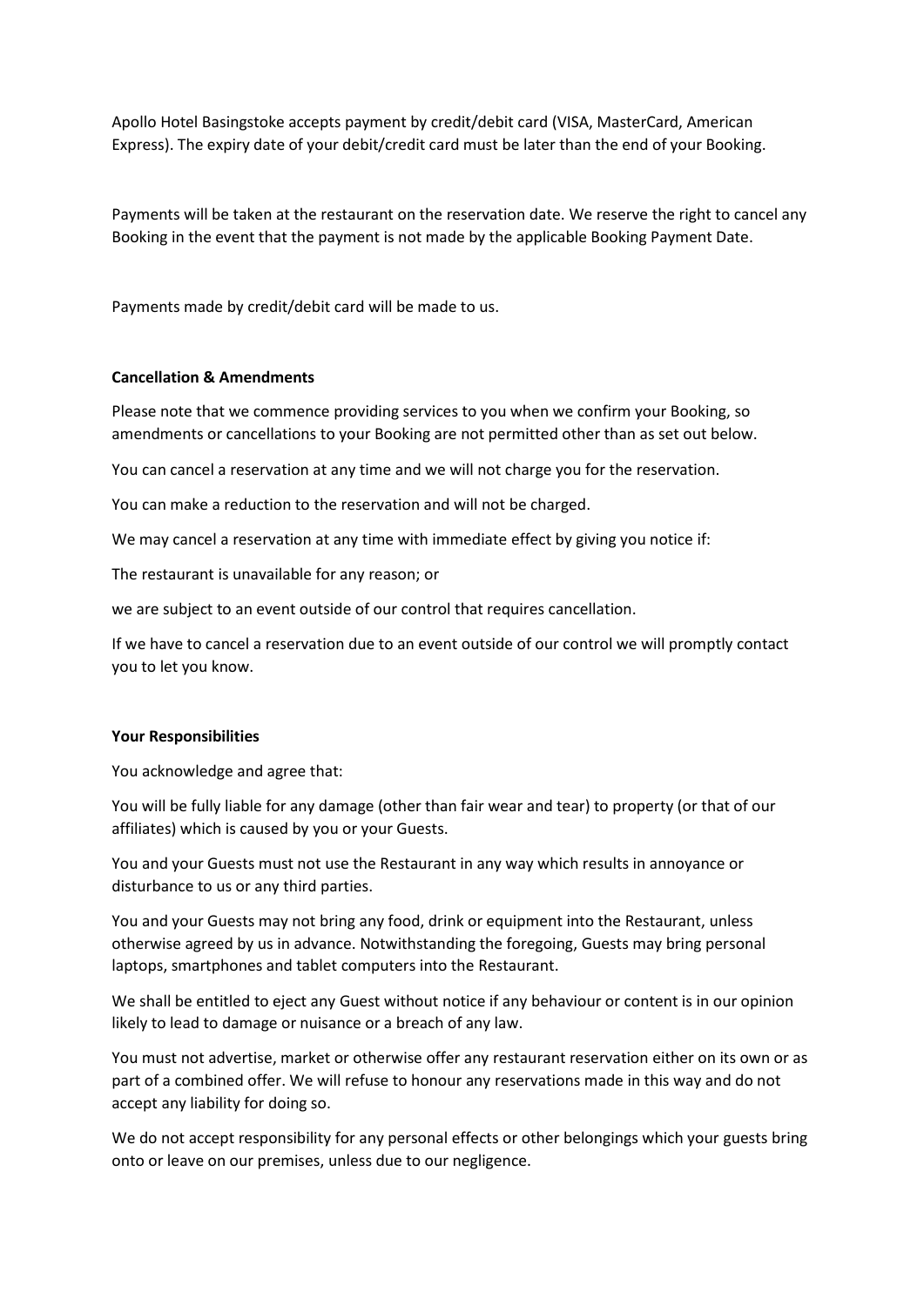If you breach the terms of any Contract, Apollo Hotel Basingtoke reserves the right to:

Cancel your Reservation with immediate effect and (if appropriate) eject you from the Restaurant; and/or

refuse future reservations from you and/or refuse you entry or accommodation at our hotel.

# **Liability**

We shall not be liable for any claim, loss or damage sustained by you as a result of us failing to provide any related Ancillary Services by reason of any events beyond our reasonable control.

To the maximum extent permitted by law, we expressly exclude:

All conditions, warranties and other terms (express or implied) which might otherwise be implied by statute, common law or the law of equity; and

Liability for any direct, indirect and/or consequential loss or damage, whether in contract, tort (including negligence), breach of statutory duty, or otherwise, even if foreseeable, incurred by any person in connection with any Contract or the use of our Restaurant facilities, including, without limitation, liability for:

To the maximum extent permitted under law, our maximum liability to you in respect of any Booking shall be the amount paid in respect of such Booking.

These terms of use do not affect our liability for death or personal injury arising from our negligence, for fraud or fraudulent misrepresentation or for any other liability which cannot be excluded or limited under applicable law.

## **Contact Us**

If you require further information or have any questions or complaints regarding any booking, then please email: [sales@apollohotels.com](mailto:sales@apollohotels.com) , telephone us on 01256 796798 or write to us at: Sales Office, Apollo Hotel, Aldermaston Roundabout, Basingstoke RG24 9NU.

## **General**

All reservations are non-transferable and must not, under any circumstances, be sold or otherwise transferred to a third party.

The Contract does not create any rights under the Contracts (Rights of Third Parties) Act 1999 which are enforceable by any person who is not a party to it and no party who is not a party to the Contract may enforce any of its terms.